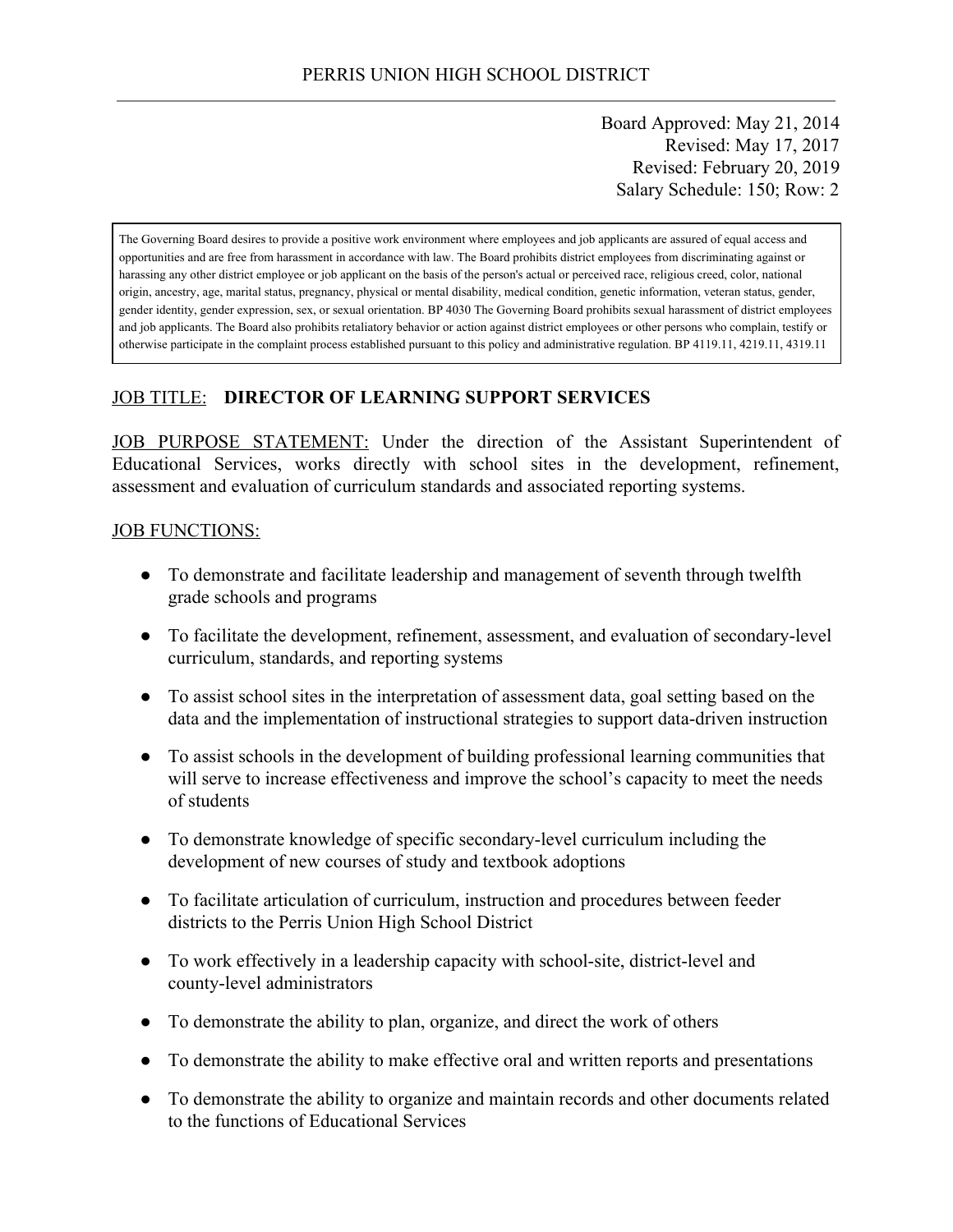# JOB TITLE: DIRECTOR OF LEARNING SUPPORT SERVICES Page 2 of 3

#### JOB FUNCTIONS - continued

- Establish and maintain effective working relationships with staff, students, parents, and community members.
- To perform other duties as assigned

## PHYSICAL ABILITIES:

- Visual ability to read handwritten or typed documents, and the display screen of various office equipment and machines
- Able to communicate and obtain information in English
- Able to sit (for sustained period of time), stand, stoop, kneel, bend, lift (25 pounds), carry (25 pounds), and walk
- Able to climb slopes, stairs, steps, ramps and ladders
- Able to operate office machines and equipment in a safe and effective manner

### JOB QUALIFICATIONS:

### Education Required:

• Master's Degree in Education Administration, Curriculum, or related field(s)

### Experience Required:

- Five (5) or more years of successful teaching experience, secondary-level preferred.
- Three (3) or more years of successful administrative experience, secondary-level preferred.
- Demonstrated expertise in curriculum/instructional leadership
- Demonstrated expertise in personnel supervision and community relations Credential and Licenses
- Eligible to apply for or holds a valid California Administrative Services and appropriate teaching/certificated credential (s)
- TB Clearance
- Drug/Alcohol Clearance
- Valid California Driver's License
- Criminal Justice Fingerprint Clearance